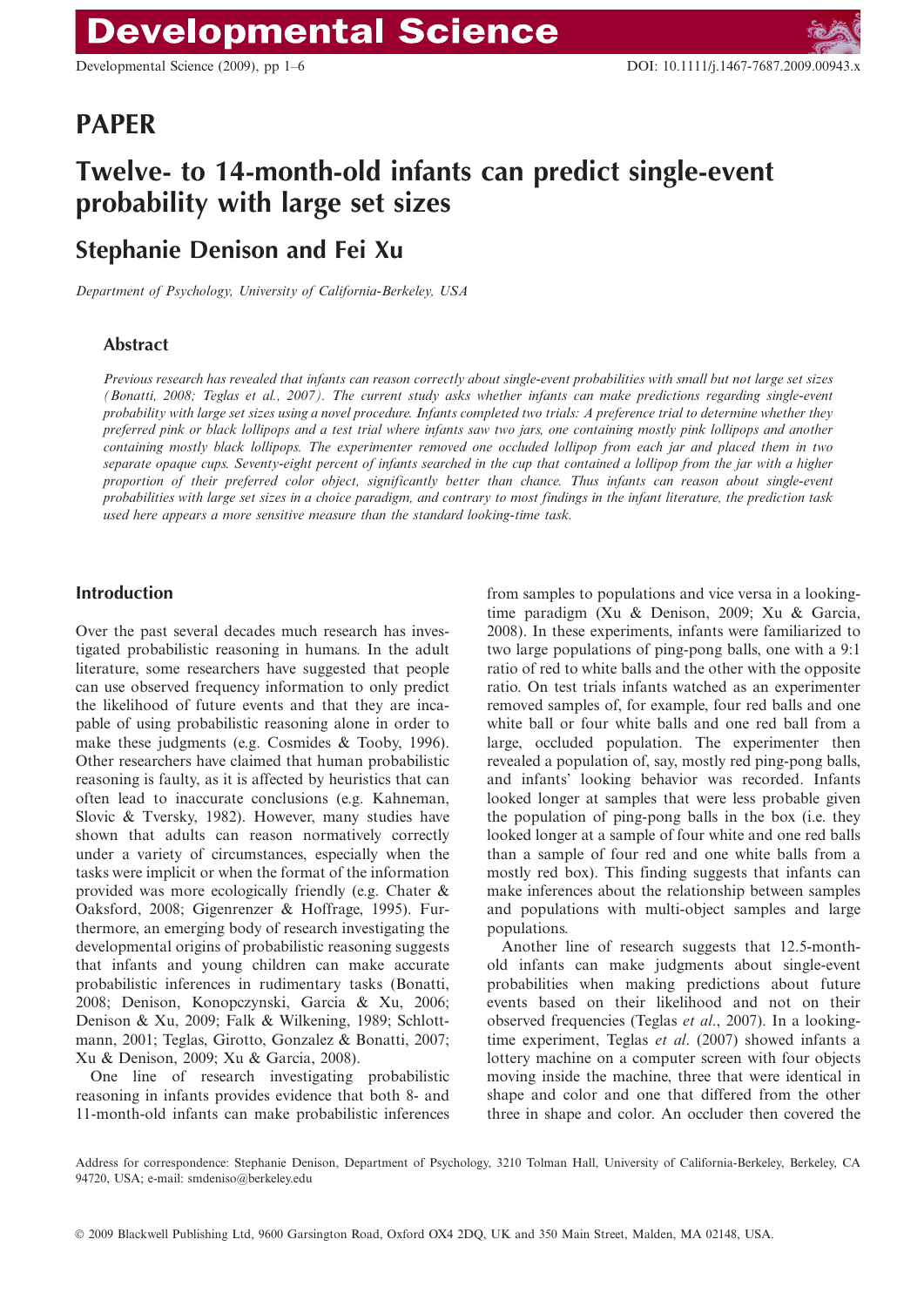machine and, on alternating test trials, one object – either one of the identical objects or the different object – exited the machine. They found that infants looked longer at the event when the one different object exited the machine. This experiment provides evidence that infants can make predictions about a future event based on probability and not on the observed frequencies of past events.

In a follow-up study, Bonatti (2008) tested another group of 12.5-month-old infants in the same procedure with 16 objects in a 3:1 ratio. Surprisingly, the infants did not differentiate between the more and less probable outcomes on the test trials with the larger set size, even though the ratio was the same as before. Teglas et al. (2007) used four objects in their study in order to make the task accessible to infants, given previous evidence that infants and adults can represent and bind into sets a maximum of three or four objects, and track them over time (e.g. Feigenson, Carey & Hauser, 2002; Feigenson & Halberda, 2004; Ross-Sheehy, Oakes & Luck, 2003; Scholl & Pylyshyn, 1999). In contrast, with a larger population, infants were unable to reason about singleevent probabilities in the same looking-time paradigm that they had succeeded in with a smaller set of objects. Bonatti (2008) interpreted infants' failure with a large set size as suggesting that infants can only reason about single-event probability in the context of an object tracking task (i.e. tasks with a maximum of four objects). He suggests that infants' inferential abilities are limited by domain-specific knowledge of object-file representations. This raises the question of whether infants can make inferences about the likelihood of single events with set sizes larger than four, and thus outside the context of object tracking.

We question the claim that infants can represent and compute probabilities only in the context of object tracking for several reasons. First, according to previous experiments, infants appear to be able to make probabilistic inferences with large set sizes and multi-object samples without the benefit of past frequency information (Denison & Xu, 2009; Xu & Denison, 2009; Xu & Garcia, 2008). Second, the task used by Teglas et al. (2007) and Bonatti (2008) was designed to encourage object tracking, that is, a set of objects moved on a screen, much like the standard multiple object tracking task in adult studies (e.g. Scholl & Pylyshyn, 1999), and past research has shown that this is precisely the context in which adults had difficulty tracking more than four objects at one time. Therefore we attempt to devise a different task that might allow infants to reason about probability with large set sizes outside of the object tracking paradigm.

In the current study, we used an explicit behavioral task modeled after the choice procedure developed by Feigenson et al. (2002). Each infant completed two trials, a preference trial and a test trial. For half of the infants, we began with a preference trial to determine which of two different colored objects infants preferred. Infants then completed a test trial where we showed them two populations of objects: one with a 4:1 ratio of preferred to not preferred objects and the other with the opposite ratio. We then occluded the populations and removed one covered object from each population and placed the objects in separate opaque cups. At the conclusion of the test trial, we encouraged infants to crawl or walk to a cup of their choice in order to determine whether they could make a prediction about which jar was most likely to have produced their preferred object. The design was counterbalanced such that the other half of the infants completed the test trial first and the preference trial second. If infants can succeed at this task it will provide the first evidence that they are capable of reasoning about single-event probability without the use of object-file representations.

### Method

#### Participants

Participants were 32 12- to 14-month-old infants (16 girls, 16 boys; mean age  $= 13;16$  [months; days], range  $=$ 12;2–14;17) recruited by phone from the greater Vancouver area. An additional six infants were tested but not included in the final sample due to experimenter error (one), failure to provide a preference (two), or failure to make a choice on test trials (three). In order to compare our findings to the 12.5-month-old infants' performance in Teglas et al. (2007) and Bonatti  $(2008)^1$ , infants were split into a younger age group ( $n = 16$ ; seven girls, nine boys; mean age =  $12;16$ , range =  $12;2-13;13$ ) and an older age group ( $n = 16$ ; nine girls, seven boys; mean age  $= 14$ ;7, range  $= 13$ ;17-14;17). Infants received a T-shirt and diploma for their participation.

#### Materials

The objects used were lollipops covered with construction paper. The lollipops measured about  $5.5 \times 5 \times$ 1.3 cm each and were covered such that the stick remained visible (4.5 cm in length). Two glass cylindrical jars (1320 cm<sup>3</sup> in volume) were used to hold the populations of lollipops; both jars had a strip of black duct tape covering the top 7 cm of the jars. One jar contained 50 lollipops in a 4:1 ratio of pink to black lollipops and the other contained the opposite ratio. Two large cylindrical covers made from orange construction paper were used as covers for the jars. The samples of lollipops removed during test trials were placed in two blue, opaque cups (10 cm in diameter, 9 cm in height) and each cup had a cover (12 cm in diameter). In order to allow the sticks to remain visible while the lollipops were in the

 $1$  Infants in Teglas et al. averaged 12 months, 12 days. Infants in Bonatti (2008) averaged 12 months, 19 days and ranged from 12;15 to 12;19.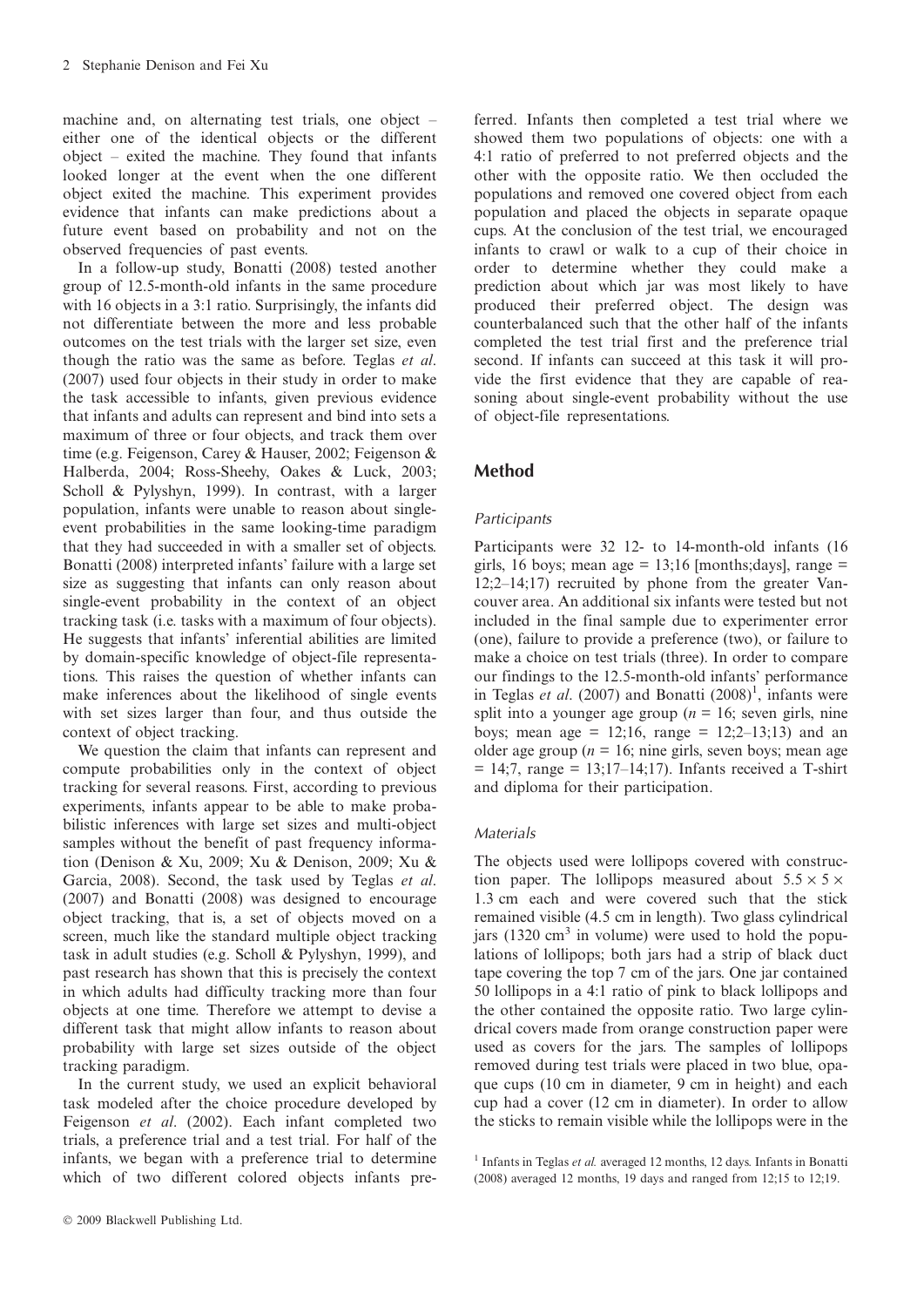cups and the covers were closed, each cover had a small (2 square cm) cut out.

#### Design and procedure

Infants were tested individually in a forced-choice paradigm. A video camera recorded the infants' and experimenter's behavior. Each infant sat on her parent's lap on the floor 1 meter from the experimenter. Parents were instructed to hold on to their infant and avoid influencing them in any way. They were also told that they would be asked to let go of their infant twice during the experiment and that they should simply place their infant on the floor directly in front of their lap and remove their hands from the infant.

#### Preference trial

Each infant completed one preference trial. The experimenter brought one pink lollipop and one black lollipop out from behind her back. She drew the infant's attention to each saying, 'See this one? Look at that one. Do you want to come pick one?' She then placed the lollipops approximately 1 meter apart on the floor in front of the infant, far enough that the infant could not reach both lollipops simultaneously. The parent was then instructed to let go of the infant. Once the infant had crawled or walked to one of the two lollipops the preference trial was over and the experimenter instructed the parent to put their infant back on their lap. The experimenter then gave the infant the lollipop that she did not choose so that she could briefly play with both lollipops. The experimenter took both lollipops back from the infant. The preference trial lasted approximately 2 minutes.

#### Test trial

Each infant completed one test trial. Half of the infants completed a standard test trial wherein the experimenter brought out the two covered large glass jars and placed them 80 cm apart on the floor. She also brought out two opaque cups and placed them between the jars so that they were approximately 7 cm to the left or right of the jar and approximately 7 cm in front of each jar. She began the trial by flipping open the top cover on each cup and saying, 'Look it's empty!' beginning with the cup on the left. She then removed the covers from both jars simultaneously to reveal the populations to the infants. Next, the experimenter drew the infant's attention to each jar by lifting the jar off the floor, turning it and saying, 'Look at this! See all of those?', always starting with the jar on the left side. After placing each jar back on the floor, the experimenter closed her eyes and reached into the jar on the left. She pulled out one lollipop such that the infant could see the stick but could not see the color of the lollipop, as it was occluded by the experimenter's hand the entire time. She then placed the lollipop in the cup next to the jar while saying, 'Watch me do this!' and closed the cover on the cup without letting the infant see the color of the lollipop. The experimenter did not take the lollipop from the jar unless she was certain that the infant was watching. She repeated this action with the jar on the right and placed the lollipop in the cup next to the jar. Finally, the experimenter lowered the covers over the jars simultaneously and said, 'Come choose one. Do you want to come and get one?', and instructed the parent to let go of their infant. Once the infant crawled or walked to a cup the trial was over and the parent was asked to place their infant back on their lap. The experimenter then gave the infant both lollipops to play with. The test trial lasted approximately 3 minutes.

The other half of the infants completed a test trial identical to the one described above with one exception. When the experimenter removed the lollipops from the jars, instead of placing each lollipop into the cup next to the jar from which the object was removed, she placed them in the opposite cups. For example, when taking the first lollipop out of the jar on the left, the experimenter pulled the lollipop out and said, 'Watch me do this!' while placing the lollipop in the cup next to the jar on the right (see Figure 1).

Four factors were fully counterbalanced across infants: (1) the side that the lollipops were on during the preference trials – pink on the left for half of the infants, pink on the right for the other half; (2) the side that the jars were on



**Step 1: Infant familiarized to two populations**



**Step 2: Experimenter removes one lollipop from each jar one at a time and places them in cups (solid lines indicate standard trial; dotted lines indicate switch trial)**



Figure 1 Schematic representation of the test trials.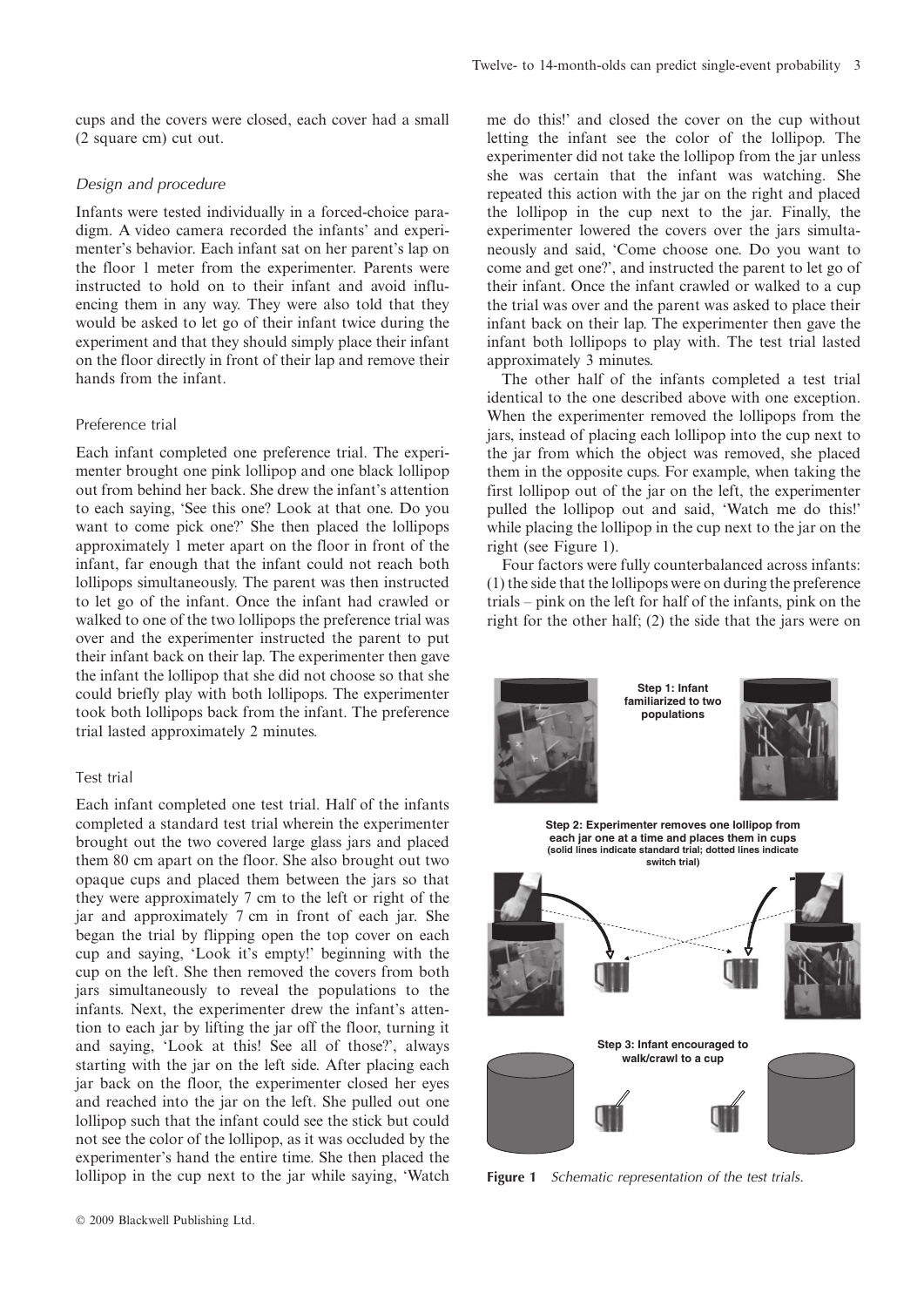during the test trials – the mostly pink jar on the left for half of the infants, the mostly pink jar on the right for the other half; (3) the order of the trials – half of the infants completed the preference trial first and half completed the test trial first; (4) the sampling procedure – the experimenter did not switch sides when placing the sample into the cup for half of the infants and did switch sides when placing the sample in the cup for the other half, i.e. the experimenter reached into each jar and placed the lollipops in the cups next to the jars from which they were removed (not switched) or the experimenter placed the lollipops in the opposite cups (switched).

#### **Results**

Datawere obtained from the videotape by a coder who was not present during the study. A second coder also coded data, and inter-rater reliability was 97%. Infants received one point for choosing the cup from which they were most likely to obtain their preferred color lollipop (e.g. the infant chose pink on the preference trial and then went to the cup with the lollipop from the mostly pink jar). Infants received zero points if they chose the cup from which they were less likely to obtain their preferred color lollipop.

An analysis of variance revealed no differences in performance based on gender  $(F(1, 13) = .10, p > .5)$ , order of trials  $(F(1, 13) = 0.23, p > .5)$ , whether the experimenter switched sides when placing the lollipops in the cups  $(F(1, 13) = .41, p > .5)$  (see Table 1 for descriptive statistics for these factors), whether the pink or black lollipop was on the left during the preference trial  $(F(1, 13) = .04, p > .5)$ , or whether the mostly pink or mostly black jar was on the left during test trials  $(F(1,$  $13$ ) = .00,  $p > .5$ ). There were also no interactions between these factors. Therefore we collapsed across these variables for subsequent analyses. Overall, 78.13%  $(SE = 7.42)$  of infants selected the correct cup, which is reliably different from chance  $(50\%)$ ,  $t(31) = 3.79$ ,  $p < .001$ ; .95 confidence interval (63.13%, 93.13%).

Table 1 Descriptive statistics

| Factor                              | Percent<br>correct | SE    | $\#$ of infants<br>correct |
|-------------------------------------|--------------------|-------|----------------------------|
| Sampling procedure                  |                    |       |                            |
| No Switch $(n = 16)$                | 81.25%             | 10.01 | 13                         |
| Switch $(n = 16)$                   | 75.00%             | 11.18 | 12                         |
| Order of trials                     |                    |       |                            |
| Preference trial first ( $n = 16$ ) | 75.00%             | 11.18 | 12                         |
| Test trial first $(n = 16)$         | 81.25%             | 10.01 | 13                         |
| Gender                              |                    |       |                            |
| Male $(n = 16)$                     | 75.00%             | 11.18 | 12                         |
| Female $(n = 16)$                   | 81.25%             | 10.01 | 13                         |
| Age split                           |                    |       |                            |
| Younger $(n = 16)$                  | 81.25%             | 10.01 | 13                         |
| Older $(n = 16)$                    | 75.00%             | 11.18 | 12                         |
| Color preferred                     |                    |       |                            |
| Pink preference $(n = 25)$          | $80.00\%$          | 8.17  | 20                         |
| Black preference $(n = 7)$          | 71.43%             | 18.44 | 5                          |
| All infants $(n = 32)$              | 78.00%             | 7.42  | 25                         |

 $© 2009 Blackwell Publishing Ltd.$ 

Both the younger (Mean age  $= 12;16$ ; percent correct =  $81.25\%$ ) and the older (Mean age = 14;7; percent correct =  $75.00\%$ ) age groups performed significantly better than would be expected by chance,  $t(15) = 3.10$ ,  $p < .01$ ; .95 confidence interval (61.63%, 100%) and  $t(15)$  $= 2.24, p < .05$ , respectively; .95 confidence interval (53.09%, 96.91%). These two age groups did not differ in performance,  $F(1, 30) = .17$ ,  $p > .5$ . There was also no difference in performance between infants who chose pink (*n* = 25, percent correct =  $80\%$ ) versus black (*n* = 7; percent correct  $= 71\%$ ) lollipops on the preference trials,  $F(1, 30) = .27, p > .5$  (see Table 1).

#### **Discussion**

Infants chose to walk or crawl to the cup from which the experimenter had a higher probability of obtaining an object of their preferred color on 78% of trials. This suggests that infants were able to use the statistical information in the two populations to determine which of two cups would most likely contain their preferred object. Because infants completed only one test trial, they could not have used observed frequency information to determine which jar was more likely to produce their preferred color lollipop but instead were forced to reason solely based on probability. Therefore we provide the first evidence that infants can reason about single-event probabilities with large set sizes in an explicit behavioral task that requires infants to make a prediction.

This result, which suggests that infants can reason about single-event probability in large populations, diverges from those of Bonatti (2008) and Teglas et al. (2007), even though the 12-month-old group was of a similar age to those in Teglas *et al.* (2007) (mean age  $=$ 12;12) and Bonatti (2008). Why did our findings differ from those of earlier studies?

One possibility may be related to Bonatti's (2008) suggestion regarding object tracking. In the previous studies, the objects were moving randomly in a lottery machine, in much the same way as in adult multiple object tracking studies. However, object tracking is difficult when dealing with more than four objects (Ross-Sheehy et al., 2003; Scholl & Pylyshyn, 1999). Thus, infants may have failed Bonatti's task because they could not track a large number of moving objects. In contrast, infants may have succeeded in the current task because the objects were stationary and this allowed infants to make probability estimations with the large populations.

A second possibility for the difference in these results is that the current task required infants to make an explicit prediction about the outcome of an event, whereas the looking time tasks measured infants' reactions after a sample was revealed. This difference seems to accord with our intuitions. Suppose that someone shows you a box with a ratio of four pink to one black lollipops. If she removed just one lollipop from the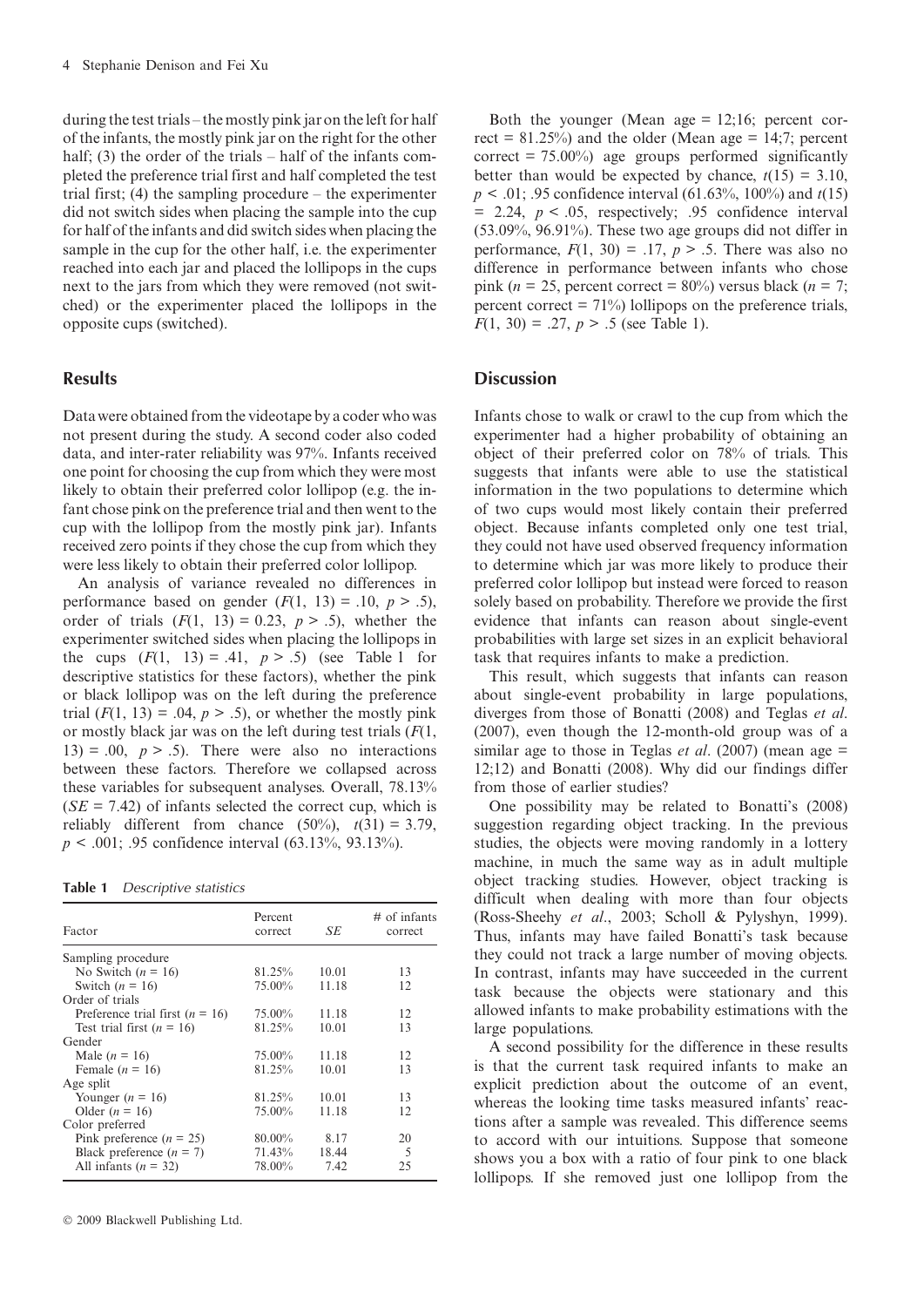population and it happened to be black, would you be extremely surprised? Probably not, even though you know this is the less probable outcome; you might not be all that surprised when one single draw produced the minority color. However, imagine a second situation where you are shown the same population and asked to make an explicit prediction about which of the two color lollipops will be removed from the jar on a single draw. In this situation, you are most likely to answer 'pink'. The procedure employed in the current study addresses the second situation by requiring that infants make a prediction about a single sample, whereas the looking-time paradigm (Bonatti, 2008) addresses the first situation, requiring that infants reason post-dictively about the likelihood of an event.

It is worth noting that infants in the current experiment appear to be capable of reasoning about a large number of objects in the context of a choice task modeled after Feigenson et al. (2002). However, in the original Feigenson et al. (2002) experiments, infants appeared to be using the core system dedicated to reasoning about small numbers and not the core system dedicated to large number approximations. It is interesting then that infants appear to be able to compute probabilities over large numbers in our choice experiment. Some methodological variations that could have contributed to the disparity are: In the Feigenson et al. (2002) experiments, infants watched as the experimenter placed each object one at a time into the buckets. In our experiment, we began with the objects intermixed inside the jars. Infants' small number system may have been engaged in the original experiments partly due to oneat-a-time placement, whereas infants in our experiment had no opportunity to attempt to track the individual objects in the populations. Second, the populations inside the containers in the current experiment included far more objects than those in the experiments from which the paradigm is borrowed. It seems feasible that infants might be more likely to rely on large number approximations in our experiment because of the relatively large number of objects compared to the original choice paradigm (e.g. Lipton & Spelke, 2003, 2004; Xu, 2003; Xu & Spelke, 2000). Finally, infants in our experiment were able to see the entire population of objects in each jar and compare those populations to one another. In the original choice tasks, infants only saw the objects being placed into occluded containers and thus were not able to simultaneously view and compare the contents of the containers to one another. This difference may have allowed infants in our experiment to better estimate and compare a large number of objects. Future studies are necessary to tease apart which of the many differences between this experiment and Feigenson et al.'s experiments might be responsible for these different findings.

Another point worth noting is that contrary to a number of studies in the field of infant cognition suggesting that looking-time measures are more sensitive than explicit behavioral measures, the current study found the opposite. Much research in the field to date has found that competencies in other domains of infant reasoning are commonly detected in lookingtime measures at earlier ages than in explicit measures (e.g. Diamond, 1985; Hood, Carey & Prasada, 2000; Keen, Carrico, Sylvia & Bertheier, 2003; Munakata, McClelland, Johnson & Siegler, 1997; Piaget, 1954; Spelke, Breinlinger, Macomber & Jacobsen, 1992). Other studies have shown that looking-time and explicit action tasks can provide converging results for some abilities (e.g. Baillargeon, Li, Ng & Yuan, 2009; Hespos & Baillargeon, 2006, 2008). These discrepancies across studies have raised issues about the kinds of representations underlying looking-time tasks and whether the infants' early representations are strong enough to support action (e.g. Hood et al., 2000; Keen et al., 2003; Munakata et al., 1997; Shinskey, Bogartz & Poirier, 2000; Shinskey & Munakata, 2003). The current experiment provides evidence that, in at least one situation, a behavioral measure may be more sensitive than a looking-time measure in demonstrating infants' competence on a probabilistic inference task. Perhaps we cannot draw strong conclusions about infants' early representations based solely on the specific tasks we use. The issue of the nature of these early representations needs to be investigated on a case-by-case basis.

In conclusion, 12- to 14-month-old infants in the current study were able to make a prediction regarding single-event probabilities in a novel procedure. These results have a number of implications. First, they provide the first evidence that infants can reason about single-event probabilities in the context of large populations. This appears to run counter to Bonatti's claim suggesting that infants can only represent and compute probabilities when reasoning about objectfiles. Infants might instead be capable of computing probabilities over object files as well as analog magnitudes. Second, the results provide corroborating evidence outside of the looking-time paradigm suggesting that infants can engage in probabilistic inference, and the method provides a new measure for investigating probabilistic inference in infants and toddlers. Finally, the current results provide rare evidence demonstrating that an explicit behavioral measure may reveal earlier competence than the standard looking-time measure.

## Acknowledgements

We would like to thank Krista Byers-Heinlein, Kathryn Dewar, Mijke Rhemtulla and Henny Yeung for their input regarding the design of the study. Thanks also to Vanessa Waechtler and the members of the UBC Baby Cognition Lab. Thanks to the infants and parents for participating.